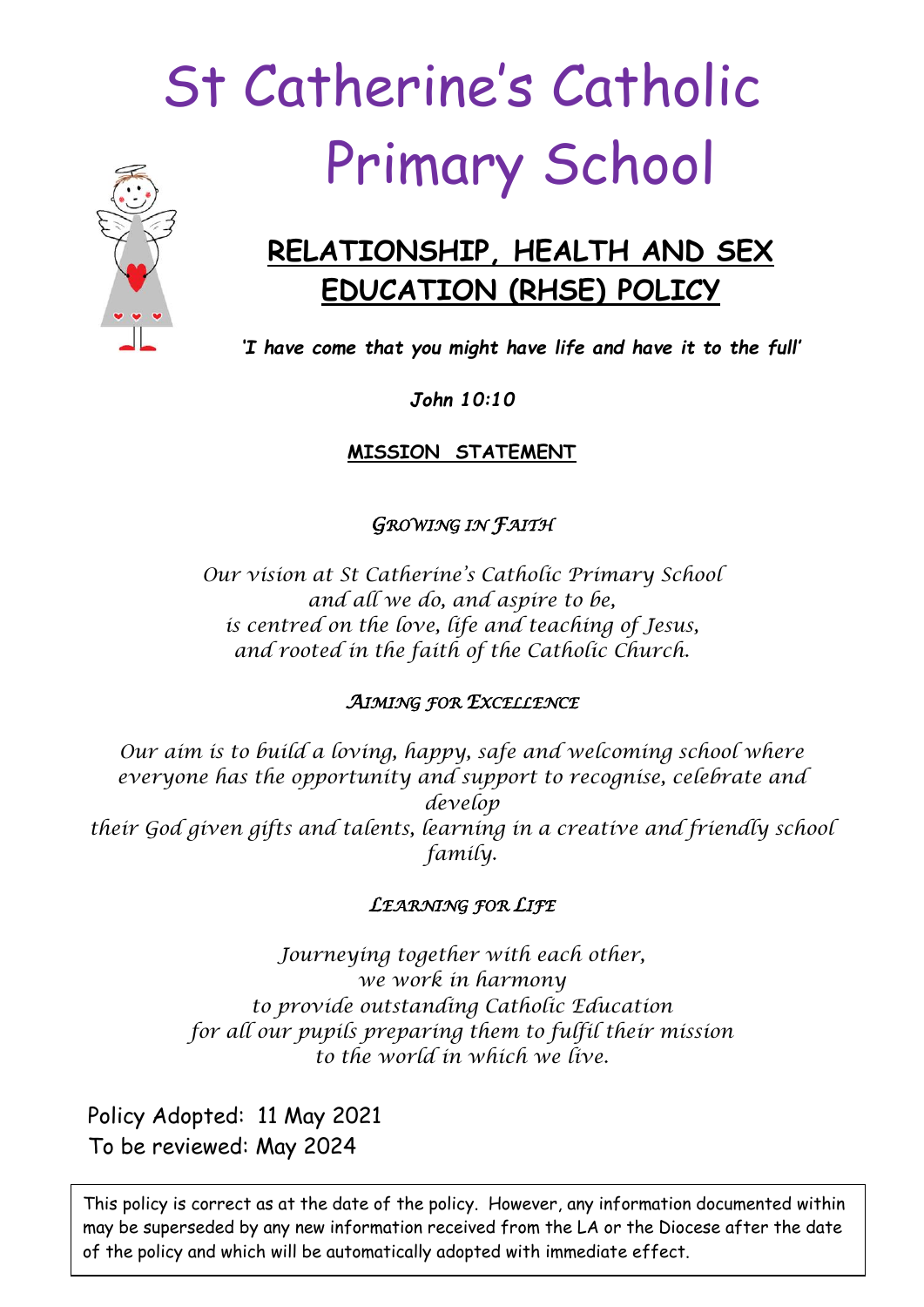# **Loving for life**

This policy has been written in accordance with our school Mission Statement, which aims to provide a stimulating and relevant curriculum so that each individual can reach their full potential. We will ensure we create a safe working environment where there is mutual respect and trust amongst everyone.

# **Statutory Requirements**

At St Catherine's we must provide Relationships Education to all pupils as per section 34 of the Children and Social work act 2017.

In teaching Relationship and Sex Education, we must have regard to Catholic Education Service guidance issued by the Bishops Conference of England and Wales 2017.

The statutory guidance from the Department for Education issued under Section 80A of the Education Act 2002 and section 403 of the Education Act 1996

The statutory guidance from the Department for Education Equality Act 2010.

#### **Consultation that has taken place –**

- Pupil focus groups/questionnaires
- Parent/carer meetings and information sharing.
- Review of curriculum content with SLT and Ethos Governors
- Staff meetings and Inset training
- Consultation with school Governors

#### **Policy Development**

This policy has been developed in consultation with staff, pupils and parents. The consultation and policy development process involved the following steps:

- 1. Review SLT and Ethos Governors DfE Statutory Guidance, Diocesan Training and review of resources
- 2. Staff consultation all class based staff were given the opportunity to look at the resource and policy and make comments and suggestions
- 3. Parent/stakeholder consultation parents were sent information and invited to a Presentation and Consultation Meeting which fed into the Policy
- 4. Pupil consultation we investigated what pupils said they wanted from their Relationship Health and Sex Education.
- 5. Ratification once amendments were made, the Policy was shared with Governors and ratified.

The Policy was provided for all members of the Ethos Governors, on behalf of the Governing Body, and all teaching and non-teaching members of staff. Copies of the document will be available to all parents/carers through the school's website, and printed copies are available, free of charge, on request.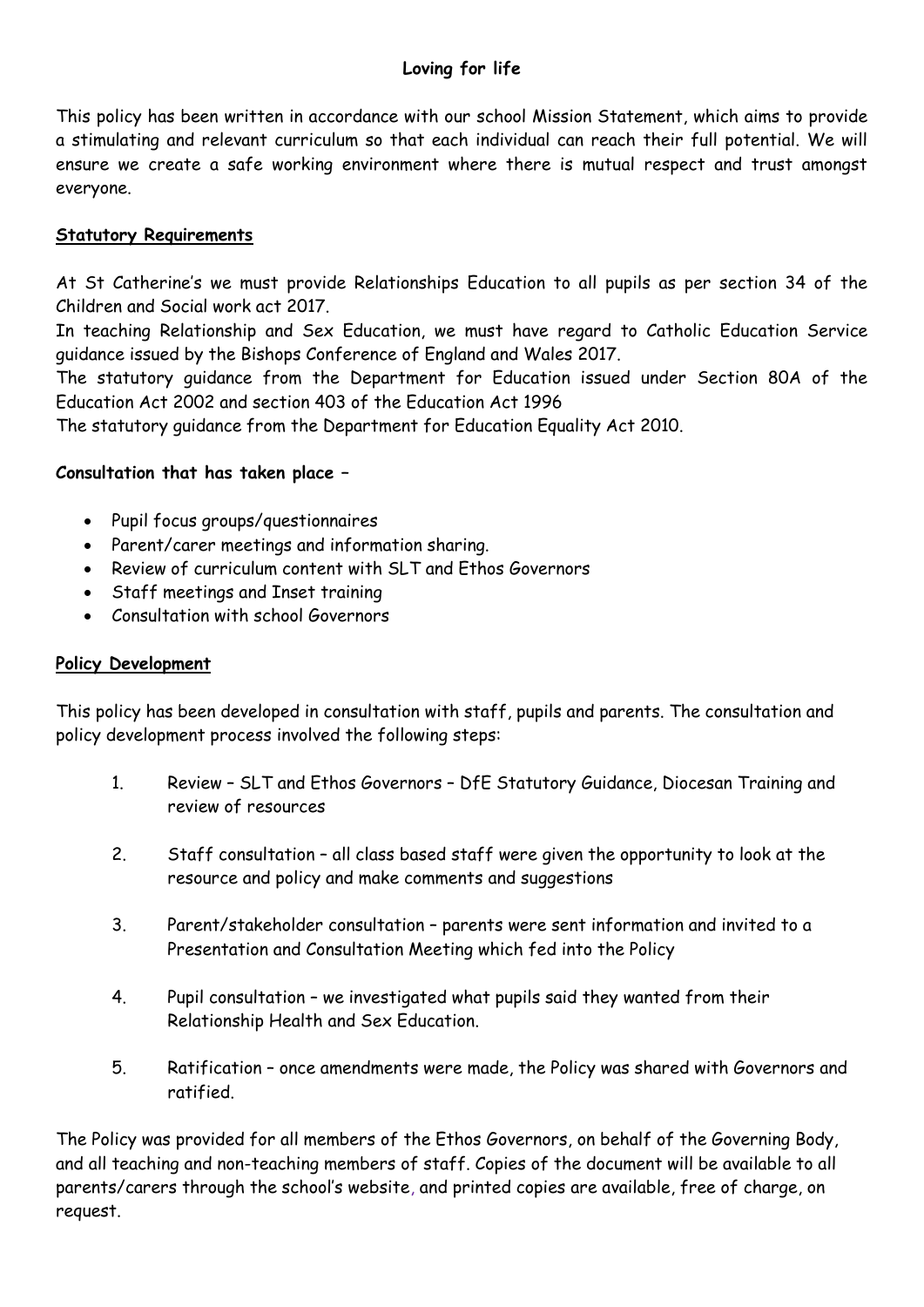#### **Rationale:**

Catholic schools, like all other schools in England, are required to produce a bespoke written policy in consultation with parents/carers, following the [guidance](https://www.gov.uk/government/publications/relationships-education-relationships-and-sex-education-rse-and-health-education) issued by the Department for Education on Relationships Education and Relationships and Sex Education (RSE), there is no requirement to produce a separate policy for Health Education.<sup>1</sup>

Following the guidance of the Bishops of England and Wales and as advocated by the DFE (and the Welsh Assembly Government) RSE will be firmly embedded in the RHSE framework as it is concerned with nurturing human wholeness and integral to the physical, spiritual, emotional, moral, social and intellectual development of all pupils.

In our Catholic schools any teaching or formation about human love, sexual relationships and human development must be rooted in the teaching of the Catholic Church and the emphasis placed on what it is to be truly human in Christ. The understanding and formation of respectful, loving relationships which exist within families and between friendships, presented within a positive framework of Christian virtue is core learning within an RSE curriculum in our Catholic schools.

A Catholic school's strong Catholic ethos must not be a barrier to effective RSE teaching and learning and must embrace everyone, regardless of their background and aim to educate the whole person. It must be taught to a high standard and hold the role of parents as primary educators of their children at its core. It must form part of the holistic education which seeks to form as well as inform all young people in preparation for adult life.

In collaboration with parents/carers, the Catholic school's purpose when teaching RSE is to 'show why the Church's teaching on matters relating to building loving relationships and the role of the sexual expression of love is liberating, rather than imprisoning.

Within the Catholic Church the foremost of all human loving relationships is marital love; a mutual commitment which is open to, especially but not exclusively, the gift of life. 'The Christian Tradition calls marriage between a man and a woman 'Holy Matrimony' and, between the baptised, a 'Sacrament'. This is because the two parts of God's self-portrait come together definitively. Two become one.'<sup>2</sup>

The Catholic Church teaches that through this sacramental understanding of marriage we can meet Christ by learning to love one another. 'The sacrament of Matrimony signifies the union of Christ and the Church. It gives spouses the grace to love each other with the love with which Christ has loved his Church.<sup>13</sup>

All Relationship, Health and Sex Education will be in accordance with the Church's moral teaching. It will emphasise the central importance of marriage and the family whilst acknowledging that all pupils have a fundamental right to have their life respected whatever their family situation. It will also prepare pupils for life in modern Britain.

> *"Love that leads to marriage is a gift from God and a great act of faith toward other human beings." St. Pope John Paul II*

<sup>1</sup> <sup>1</sup> <https://www.gov.uk/government/publications/relationships-education-relationships-and-sex-education-rse-and-health-education>

<sup>&</sup>lt;sup>2</sup> Bishops' Conference of England and Wales: Learning to Love (March 2017) pg. 6 Paragraph 2

<sup>&</sup>lt;sup>3</sup> CCC 1661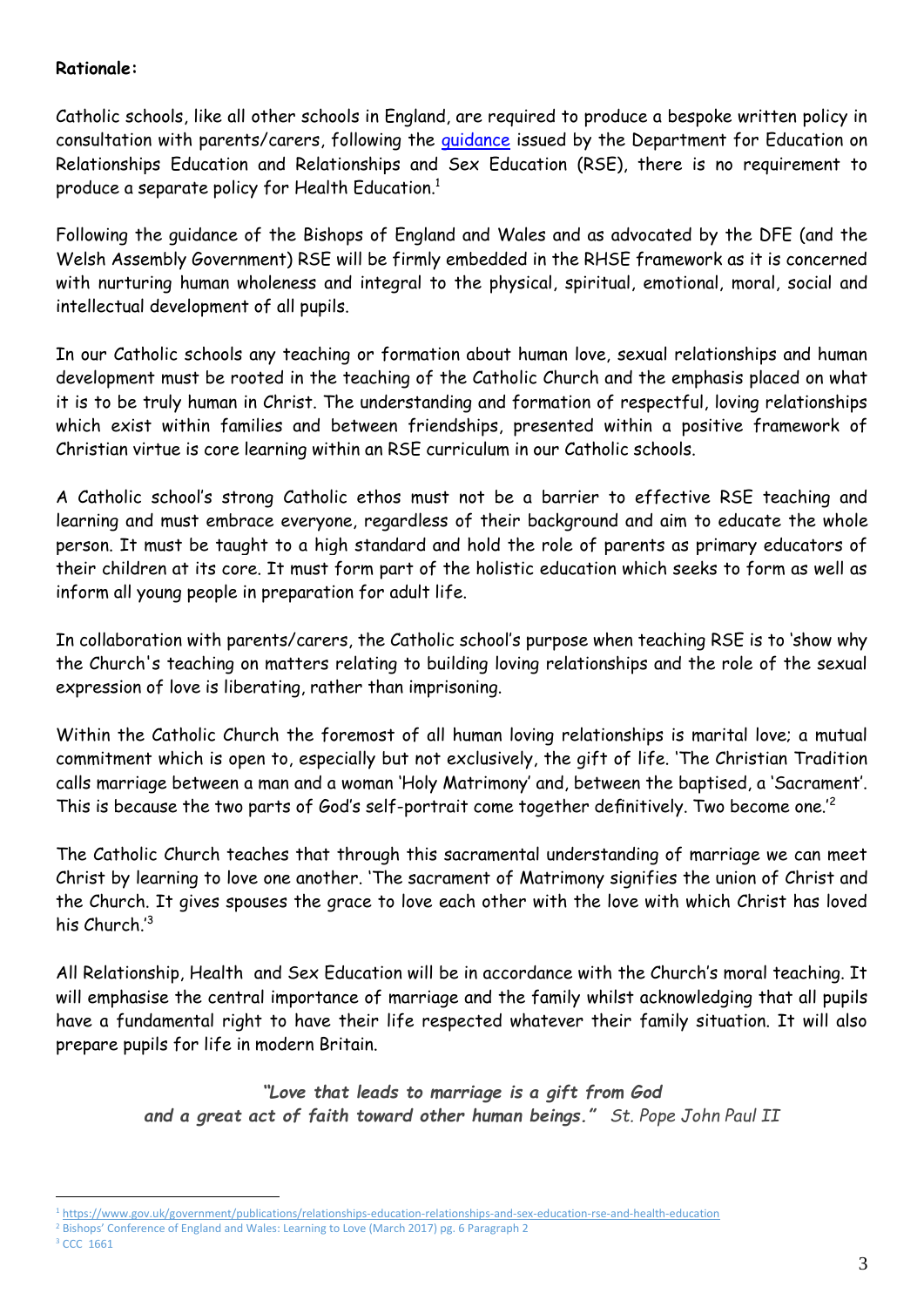#### **Defining relationship and sex education**

The DfE guidance states that "children and young people need to know how to be safe and healthy, and how to manage their academic, personal and social lives in a positive way"<sup>4</sup>

It is about the development of the pupil's knowledge and understanding of themself as a sexual being, about what it means to be fully human, called to live in right relationships with self and others and being enabled to make moral decisions in conscience. In primary schools the focus should be on "teaching the fundamental building blocks and characteristics of positive relationships, with particular reference to friendships, family relationships, and relationships with other children and with adults"<sup>5</sup>

This would include the topics of:

| DfE Areas                                  | Journey in Love       | Life to the Full                |
|--------------------------------------------|-----------------------|---------------------------------|
| Families and the people<br>who care for me | Social &<br>Emotional | Created and<br>Loved by God     |
| Caring friendships                         | Physical              | Created to Love<br>Others       |
| Respectful relationships                   | Spiritual             |                                 |
| Online relationships                       |                       | Created to Live<br>in Community |
| Being safe                                 |                       |                                 |

# **Aim**

1

St Catherine's Catholic Primary School aims to provide a suitable programme that follows the statutory need to include RHSE into our curriculum and which meets the ethos of its Catholic identity and mission.

The purpose of this Relationship, Health and Sex Education (RHSE) policy is to set out the ways in which the school's provision supports pupils through their spiritual, moral, social, emotional and physical development, and prepares them for the opportunities, responsibilities and experiences of life growing up in today's world.

Our School's mission embraces the spiritual, physical, intellectual, emotional, moral and social development of children and young people, and through an agreed approach to RHSE using the Diocesan recommended resource 'Journey In' Love 2020 and TenTen 'Life to the Full' we believe that we can promote the development of the whole child, so that all pupils can grow in *virtue, wisdom and stature,* understanding both the emotional, social and physical aspects of growing spiritually, as well as moral aspects of relationships within a context of a Christian vision for the purpose of life.

<sup>4</sup> Relationships Education, Relationships and Sex Education (RSE) and Health Education: Statutory guidance for governing bodies, proprietors, head teachers, principals, senior leadership teams, teachers Page 4

<sup>&</sup>lt;sup>5</sup> Relationships Education, Relationships and Sex Education (RSE) and Health Education: Statutory guidance for governing bodies, proprietors, head teachers, principals, senior leadership teams, teachers Page 19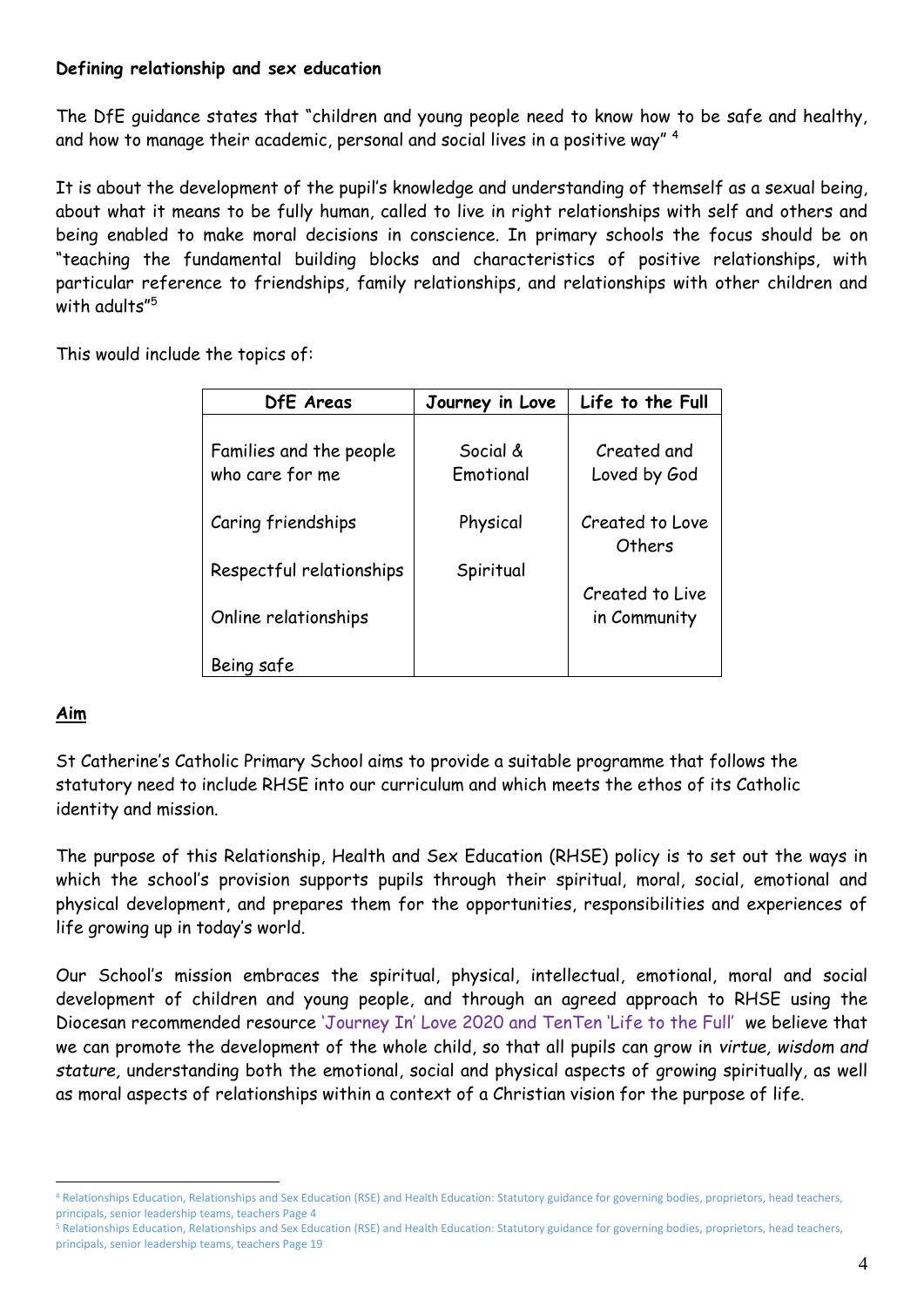# **Objectives of RHSE**

- To encourage pupils' growth in self-respect, acknowledging we are all created in the image and likeness of God.
- To help pupils develop an understanding that love is the central basis of relationships.
- To help pupils to understand the nature of relationships and to encourage them to reflect on their own relationships and respect similarities and differences between people.
- To develop pupils' confidence in talking, listening, and thinking about feelings and relationships.
- To help pupils acquire the skills necessary to develop and sustain relationships.
- To offer sex education supported by the school's wider curriculum for personal, social and health education in consultation with parents/carers.
- To be able to know their body, learn the names of the main body parts (including head, neck, arms, elbows, legs, knees, face, ears, eyes, hair, mouth, teeth) and say which part of their body is associated with each sense.
- To ensure that pupils are prepared for puberty and the opportunities, responsibilities and experiences that adult life will bring.
- To teach pupils the correct vocabulary to describe themselves and their bodies, to ensure that pupils know how to keep themselves safe, can protect themselves and ask for help and support when needed.
- To help pupils to develop a healthier, safer lifestyle.
- To prepare pupils to play an active role as citizens and to understand the Catholic vision of what it means to be citizens of the Kingdom of God.
- To provide a framework in which sensitive discussions can take place.
- To help pupils develop feelings of dignity, self-worth, self-respect, confidence and empathy.
- To give pupils an understanding of sexual development and the importance of health and hygiene.
- To create a positive culture around issues of relationships and sexuality.
- To recognise the importance of marriage and family life.
- To teach the facts about human reproduction, how love is expressed sexually and how sexual love plays an essential and sacred role in procreation in consultation with parents/carers

# **Curriculum**

At St Catherine's we have developed our curriculum with recommendations from the Diocesan Education Service to ensure that they meet with Catholic Church teaching.

We have considered the age, stage and feelings of pupils and have consulted with parents and staff to ensure we are offering a quality curriculum which is adequately catered to meet their needs.

If pupils ask questions outside the scope of our curriculum, teachers will respond in an appropriate manner in line with Catholic Teaching and will advise the child to speak with their parents/carers and depending on the nature of the question the school may contact parents/carers directly ensuring pupils are fully informed and do not seek answers online.

# **Delivery of Relationship, Sex and Health Education (RHSE)**

We intend that the school's RHSE shall be delivered with a cross curricular and integrated approach and delivered through 'Journey in Love' and 'Life to the Full' schemes.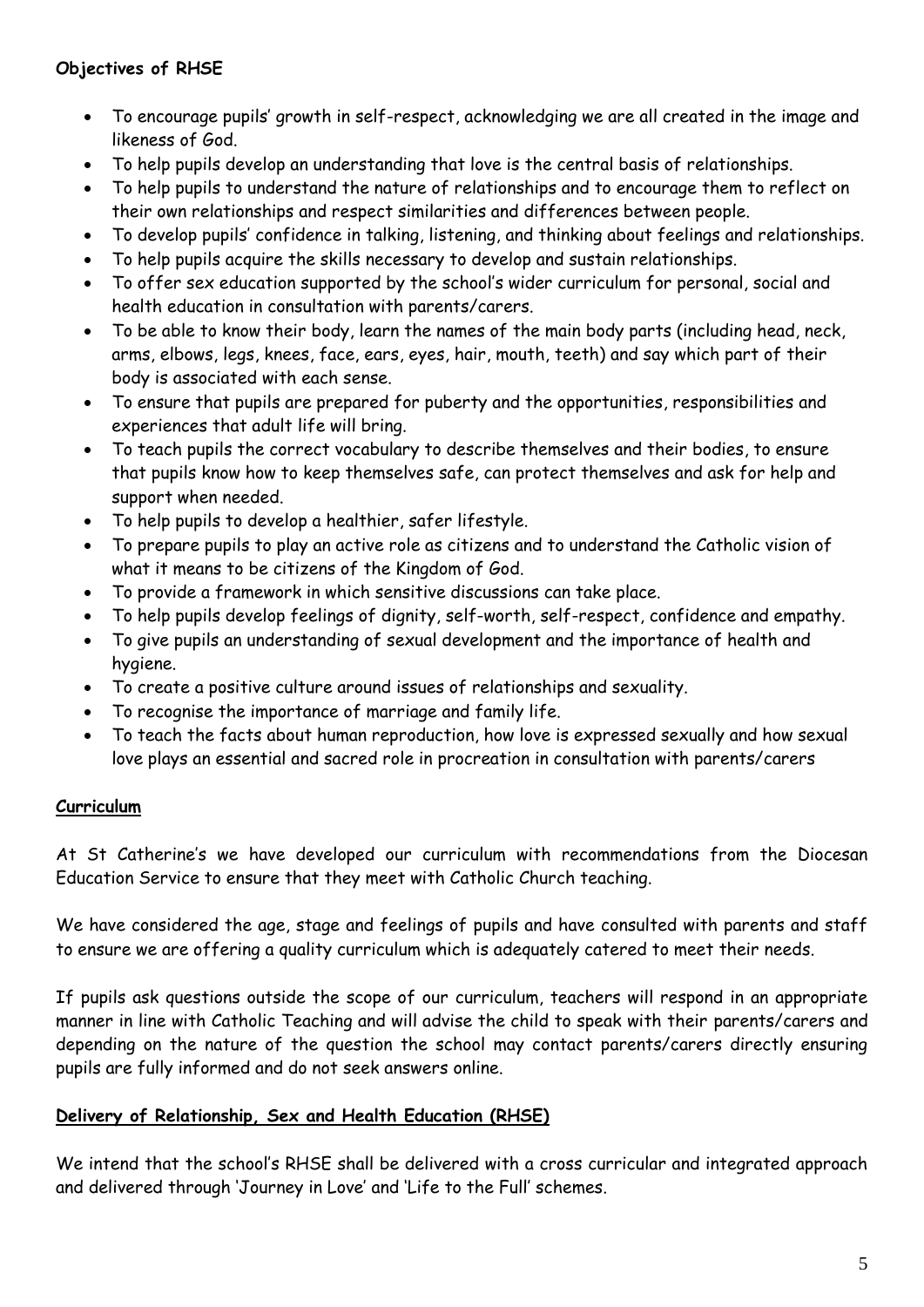All pupils will be taught the significant aspects of RSE that remain as statutory elements of the National Curriculum for Science. Parents are **unable** to withdraw pupils from these statutory sessions.

Specific pre-consulted Sex Education sessions and objectives will be taught discretely. These sessions and resources to be used to support them, will be signalled to parents/carers in advance.

Our RHSE teaching will ensure that content is inclusive and differentiated relevant to the age, experience and maturity of pupils. We will ensure that RSE is sensitive to the different needs of individual pupils, respect pupils' different abilities, levels of maturity and personal circumstances e.g., sexual orientation, faith and culture. The Governing Body have wider responsibilities under the Equalities Act 2010 and will ensure that our school strives to do the best for all pupils, in particular those protected characteristics listed under the Equalities Act 2010.

The new statutory guidance for Relationships education focuses on teaching the fundamental building blocks and characteristics of positive relationships including:

- Families and people who care for me.
- Caring friendships.
- Respectful relationships.
- Online relationships.
- Being safe.

These areas of learning are taught within the context of 'family life' and could include married or single parent families, same sex parents, families headed by grandparents, adoptive parents, foster parents/carers amongst other structures, along with reflecting sensitively that some children may not have a support structure around them (for example: looked after children or young carers)

As a school, we promote equality of opportunity and foster good relations. Our school environment uniformly applies values of inclusion and respect to all pupils and their families. All staff are proactive in promoting positive relationships.

Teaching will be whole class, mixed gender learning, with the opportunities for a separate boys and girls on occasion to facilitate the needs of the individual child if necessary or requested.

Children with Special Educational Needs and disabilities (SEND) will have support in varying ways depending upon their individual needs and in consultation with their parents/carers.

# **Equal Opportunities**

All RHSE teaching in the first instance will be undertaken in a whole class context. All pupils will have access to the RHSE curriculum. Where pupils have specific educational needs, arrangements for support from parents/carers, outside agencies and support staff are made to ensure these pupils have an appropriate, differentiated curriculum.

# **Safeguarding Procedures**

The school has procedures and policies in place to deal with any sensitive issues or pupils thought to be vulnerable. Where a teacher or member of staff suspects that a child or young person is a victim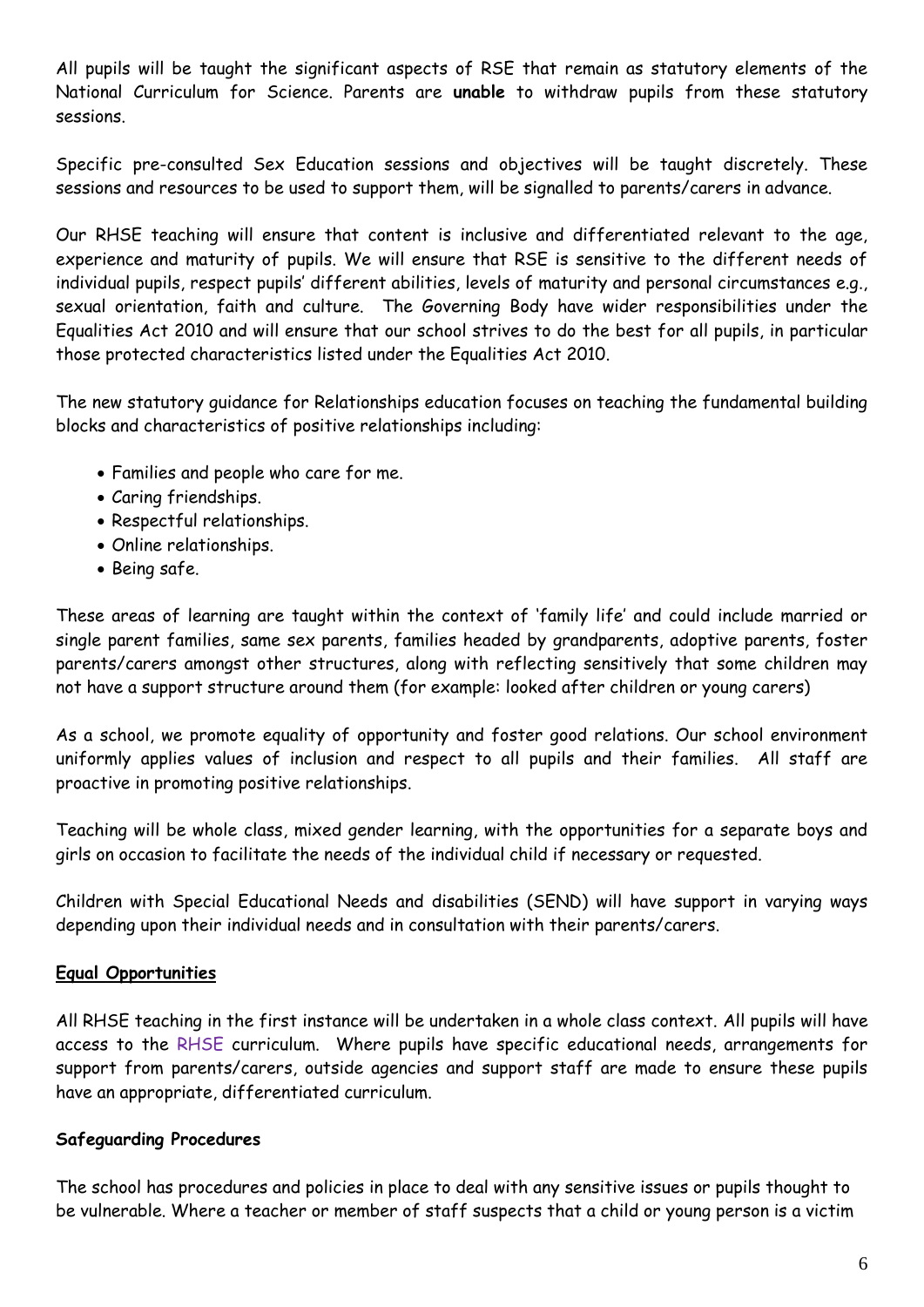of, or is at risk of, abuse they are required to follow the school's safeguarding policy and immediately inform the designated senior member of staff responsible.

All staff will pass on any concerns of this nature to the designated safeguarding leads (DSL) in school – Mrs G Askham or Miss F McGonigle

# **Supporting pupils who are at risk**

Pupils will also need to feel safe and secure in the environment in which RHSE takes place. Effective RHSE will provide opportunities for discussion of what is and is not appropriate in relationships.

Teachers will need to be aware of the needs of their pupils before lessons and not let any fears and worries of their pupils go unnoticed.

#### **Roles and responsibilities**

#### **Parents/carers**

The Church recognises parents/carers as the first and primary educators of their children and that it is their right and responsibility to inform and educate their children in matters relating to human relationships and sexual development. St Catherine's Catholic school aims to assist and support parents/carers in this task and seek to work in close partnership with them.

Parents/carers will be fully informed about the right to request their child be withdrawn from Sex Education except in those elements which are required by the National Curriculum for Science. In the unlikely event that a parent/carer wishes to withdraw their child they are asked to notify the school by contacting the Headteacher or Deputy Headteacher. Before granting any such request the Headteacher will discuss the request with both the parents/carers and, as appropriate, with the child, to ensure their wishes are understood and for the Headteacher/Deputy Headteacher to clarify the nature and purpose of the curriculum. St Catherine's will document this process, inform the governor responsible for RHSE and ensure a record is kept.<sup>6</sup>

#### **Pupils**

Pupils at St Catherine's are expected to engage fully in RHSE teaching sessions and, when discussing issues related to RHSE, treat all others with dignity, respect and sensitivity.

#### **Governors**

1

In accordance with the Education Act of 1996 the governing body has the responsibility to make and keep up to date the school's policy for RHSE and ensure that the policy is consistent with other relevant whole school policies, e.g. SEND; Safeguarding; Anti-bullying. The Governing Body of St Catherine's will consult parents/carers of registered pupils/students at the school before making or revising the policy. The Governing Body will publish the policy on the school website and make copies available, free of charge to anyone who asks for one. The Governing Body will make known to parents/carers their right to withdraw their children from all or part of the RSE provided at St Catherine's, except for those parts included in the statutory National Curriculum for Science.

<sup>6</sup> DfE Relationships Education, Relationships & Sex Education (RSE) Health Education Statutory Guidance (2019) Paragraph 45.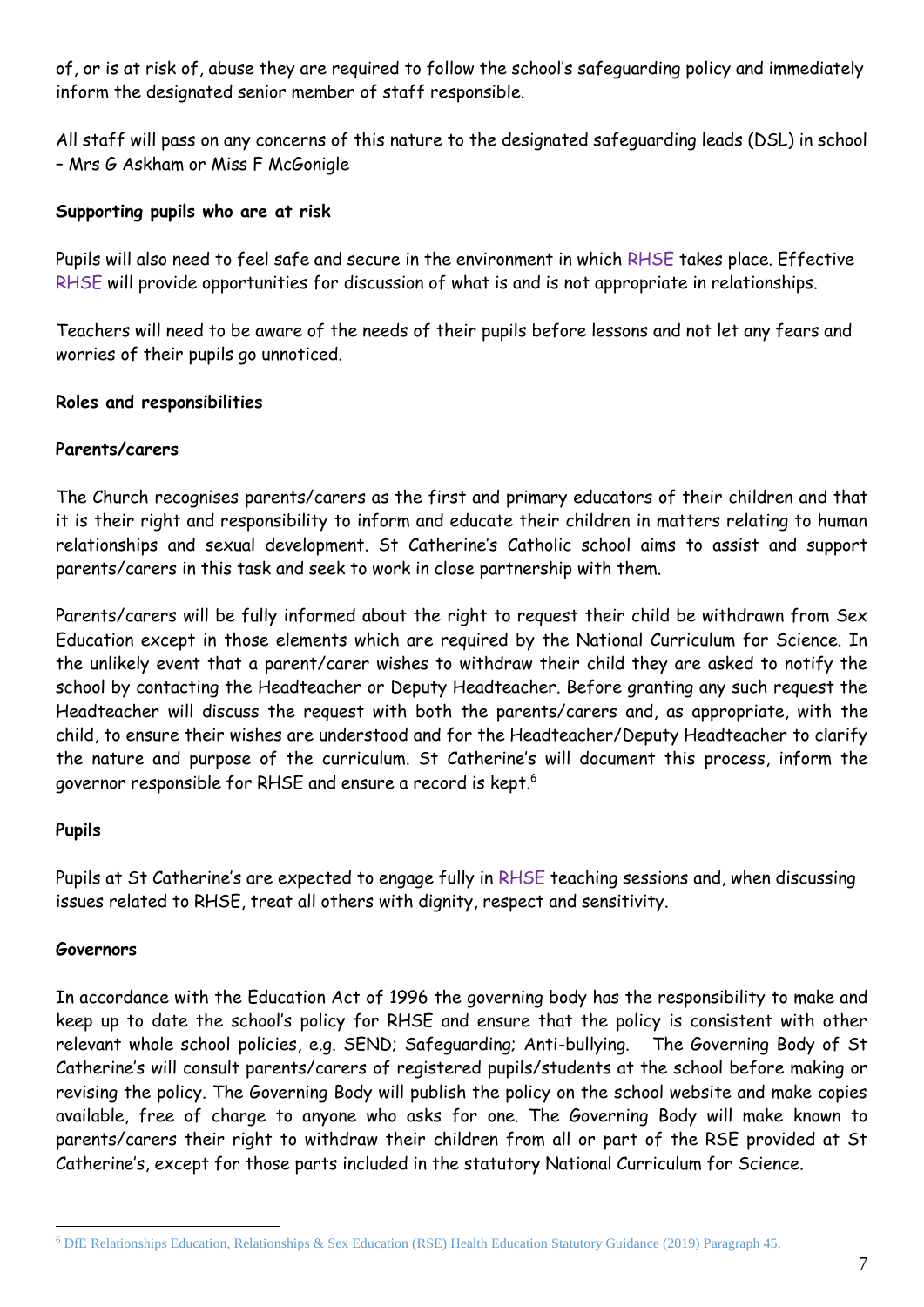The Vice Chair of Governors, Mr P Walker has wider responsibilities in relation to maintaining and developing the Catholic ethos of the school. Mr P Walker has added responsibilities to aid the implementation and development of the RSE policy and programme and will ensure that the curriculum and all resources are in line with Catholic teaching and diocesan directives.

# **Headteacher**

It is the responsibility of the Headteacher to ensure the implementation of the RHSE policy and its integration into the whole school curriculum. The Headteacher and Foundation Governor responsible for RHSE have appointed an appropriately trained RSE leader Miss F McGonigle, will be responsible for the careful monitoring of teaching resources used.

# **Lead teacher for RHSE**

The lead teacher for RSHE/RHSE will oversee curriculum planning, training and support for all teaching staff, liaise with any external visitors and monitor and evaluate any materials that will be used. Along with Governors and the Headteacher, the lead teacher for RHSE will ensure that there is a planned process for informing parents/carers about the teaching and learning of RHSE in the school.

# **Teaching staff and other adults**

In a Catholic school all school staff are involved in developing the whole person and therefore Relationships and Sex Education is a whole school task. Staff at St Catherine's are role models to pupils in and around the school as well as in the classroom. All staff have a responsibility of care and to ensure the [safeguarding](https://www.gov.uk/government/publications/keeping-children-safe-in-education--2) of all pupils/students.<sup>7</sup> All staff will actively contribute to the physical, moral and spiritual wellbeing of their pupils/students and ensure that this is in line with the school's Catholic ethos and current legislation as well as fostering academic progress.

# **What does outstanding RHSE in Catholic schools look like?**

In order for Catholic RHSE to be fully effective it needs to:

- Be faithful to the Church's vision of human wholeness whilst recognising the contemporary context in which we live today;
- Involve parents/carers as they are primary educators of their child;
- Provide a positive view of human sexuality and dignity of the human person;
- Equip young people with the ability to make practical judgments about the right thing to do in particular circumstances;
- Explore and promote virtues which are essential to promoting respect and dignity;
- Be delivered in an age appropriate way which reflects the development of each individual;
- Be part of the cross-curricular work;
- Be sensitive to the needs of the individual pupil and recognise the mix of pupils with different sexual orientations, genders and family backgrounds in each class;
- Be taken seriously by Governors and teachers as an integrated part of the broad and balanced curriculum that Catholic schools offer;

<sup>1</sup> <sup>7</sup> <https://www.gov.uk/government/publications/keeping-children-safe-in-education--2>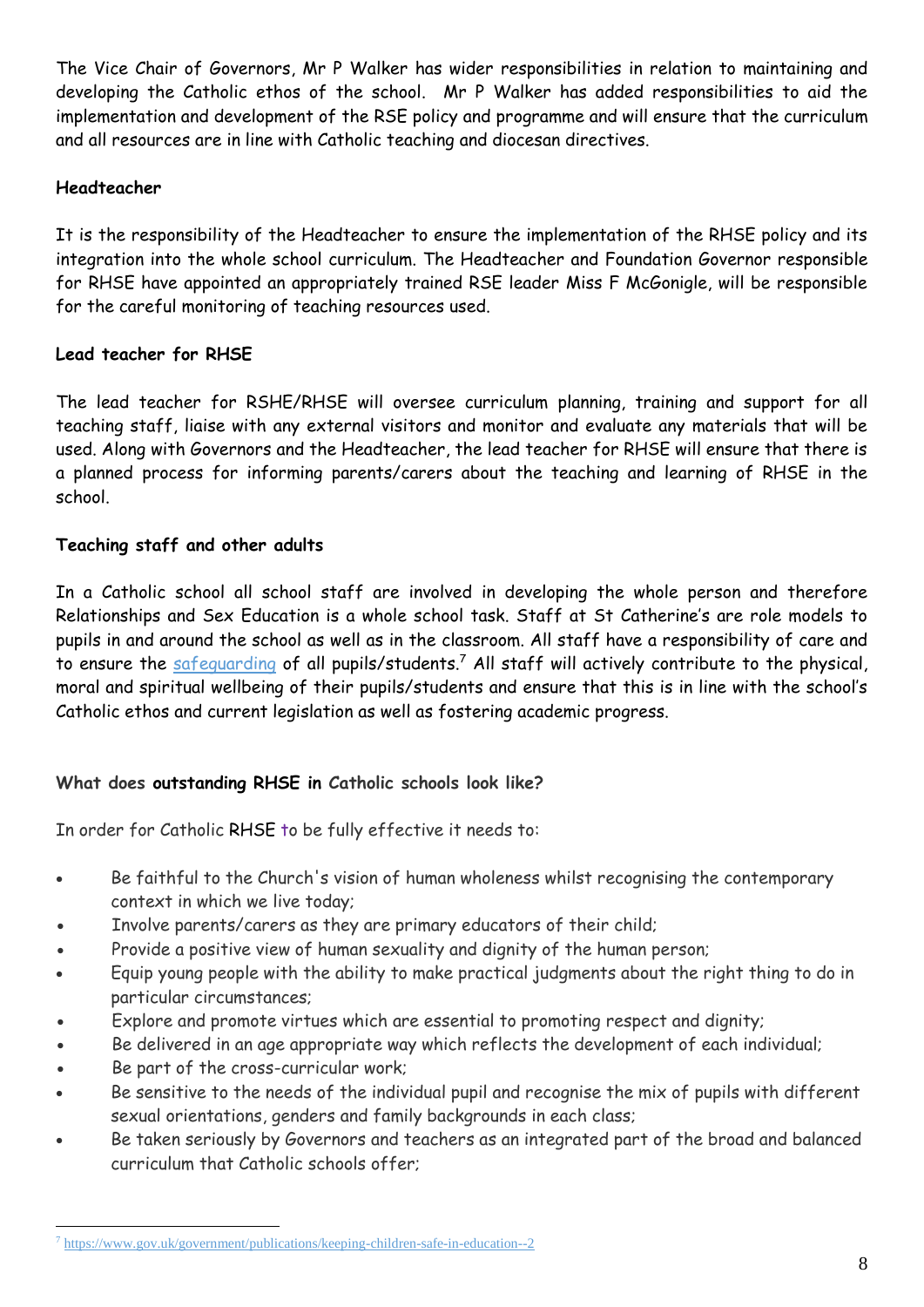Be delivered by competent professionals who understand the Church's teaching.<sup>8</sup>

# **Choosing and using resources, including working with external visitors**

Whilst being mindful and taking due regard of what the law says about relationships, sex education and broader safeguarding issues, all materials used to support the teaching and learning of RSHE/RHSE at St Catherine's will be in accordance with the teachings of the Catholic Church. We are a community that provides opportunities for young people to engage with knowing what is right and wrong in law and we will support a good foundation of knowledge where pupils are encouraged to ask questions and engage in deeper discussion and debate, informing them on how to stay safe and take responsibility for their actions.

# **Monitoring and Evaluation**

The Headteacher, along with the Foundation Governor and lead teacher for RHSE will be responsible for the careful monitoring of teaching resources used and take into account:

- The need to support parents/carers as the first educators of their child
- The need to support all teaching staff in delivering RHSE programmes through excellent training and CPD
- That resources used are faithful to the teachings of the Catholic Church
- That resources used are appropriate for each age and stage of development of all pupils/students including those with SEND
- That the resources used provide clear and accurate knowledge and understanding of the Church's teaching on relationships, marriage and sexual love
- That resources help to provide pupils/students with a positive understanding of what constitutes good, safe, loving relationships

The Catholic Education Service has created a [model curriculum](http://catholiceducation.org.uk/schools/relationship-sex-education)<sup>9</sup> for primary schools. It is expected that all schools in the diocese of Arundel & Brighton use this as a basis for developing their curriculum. Curriculum resources that can be used to support these materials are *A Journey in Love – revised edition 2020 (McCrimmons) and Life to the Full (TenTen)*.

St Catherine's is committed to consulting the diocese if they are unsure of the suitability of any resources before using.

The delivery of RHSE is monitored by Miss F McGonigle and supported by the Governor Ethos Group by undertaking learning walks, staff and pupil consultations, planning and work scrutinies and questionnaires.

Pupils' development in RHSE is monitored by class teachers as part of our internal informal assessment systems.

# **External visitors**

It is important that any external visitor is clear about their role and responsibility while in the school. They will be made aware of the school's policy for RHSE and the current curriculum

<sup>1</sup> 8 Catholic Education Service England & Wales: <https://www.catholiceducation.org.uk/schools/relationship-sex-education>

<sup>9</sup> <http://catholiceducation.org.uk/schools/relationship-sex-education>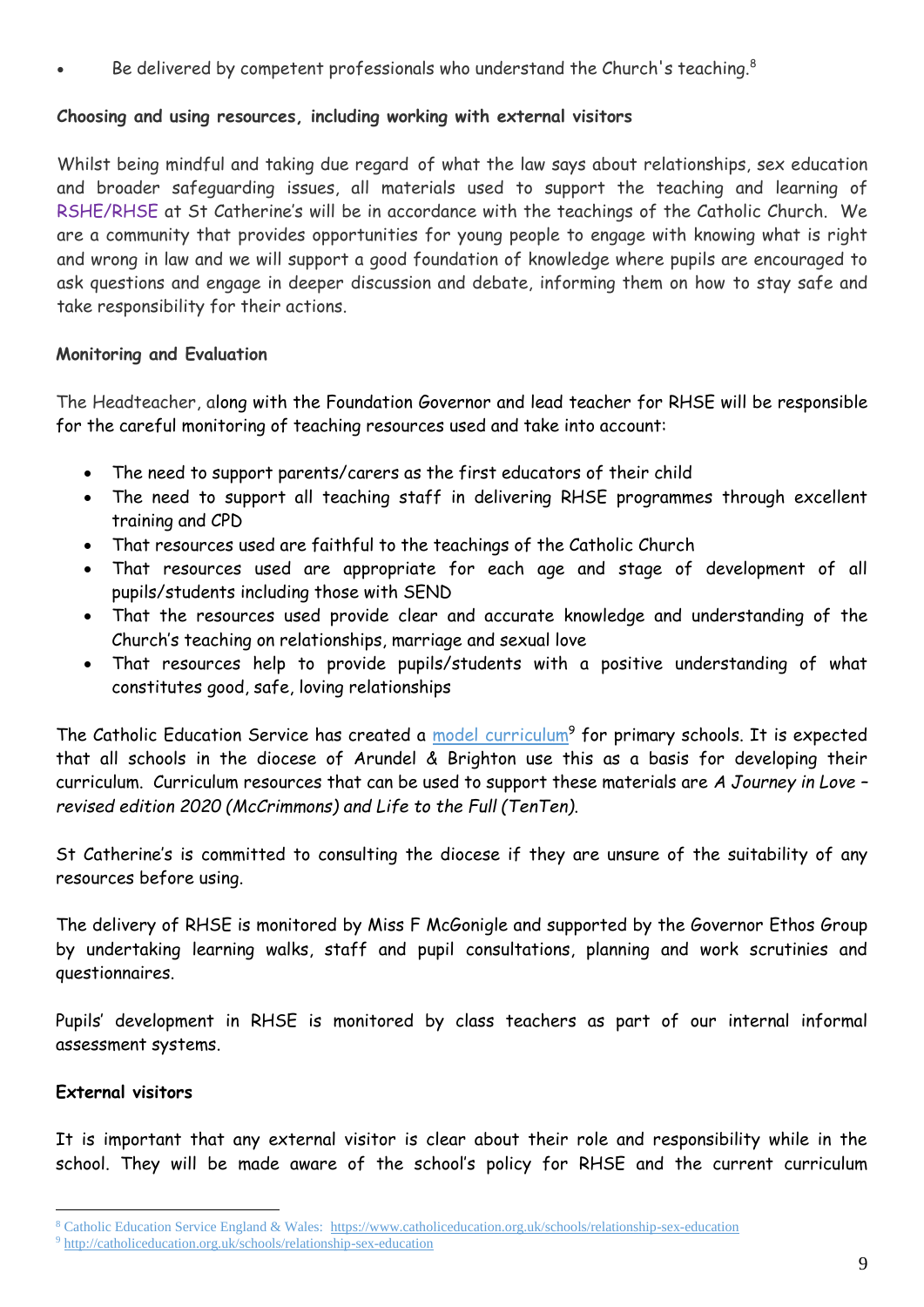programmes being used. All visitors will be guided when delivering any sessions to ensure that they are respectful of the teachings of the Catholic Church.

Further [guidance](https://www.catholiceducation.org.uk/guidance-for-schools/governance/item/1003587-checklist-for-external-speakers-to-schools) can be found on the Catholic Education Service Website.<sup>10</sup> This checklist for external visitors and speakers will be completed by the appropriate officer in school prior to making contact with external speakers and organisations. This is to ensure the Catholic character of the school is preserved and developed.

# **Dealing with sensitive issues and responding to questions**

# Pupils' questions

The Governors of St Catherine's wish to promote a healthy, positive atmosphere in which RHSE can take place. They want to ensure

 that pupils can ask questions freely, be confident that their questions will be answered, and be sure that they will be free from bullying or harassment from other children and young people.

#### Controversial or Sensitive issues

There will always be sensitive or controversial issues in the field of RHSE. These may be matter of maturity, of personal involvement or experience of children, of disagreement with the official teaching of the Church, of illegal activity or other doubtful, dubious or harmful activity. The Governors believe that children are best educated, protected from harm and exploitation by discussing such issues openly within the context of the RHSE programme.

The use of ground rules, negotiated between teachers and pupils, will help to create a supportive climate for discussion.

(See also Relationships Education, Relationships and Sex Education (RSE) and Health Education, Managing difficult questions, Page 23 for more detail)

Teachers will use their professional judgement when addressing sensitive issues and will answer questions honestly but with due regard given to the nature of the question and the age and maturity of the questioner. Careful consideration will be given to the wide and varied experience and backgrounds of the pupils in their care.

In some cases, it may be inappropriate for the teacher to respond to a specific question and the pupil will be referred to his/her parents/carers if appropriate.

Teachers should never feel pressured into discussing their personal views or experiences and should always respect the sensitivity of their position as a teacher in a Catholic school.

# **CONFIDENTIALITY AND ADVICE**

1

All Governors, all teachers, all support staff, all parents/carers and all pupils will be made aware of this policy, particularly as it relates to issues of advice and confidentiality.

<sup>10</sup> <https://www.catholiceducation.org.uk/guidance-for-schools/governance/item/1003587-checklist-for-external-speakers-to-schools>